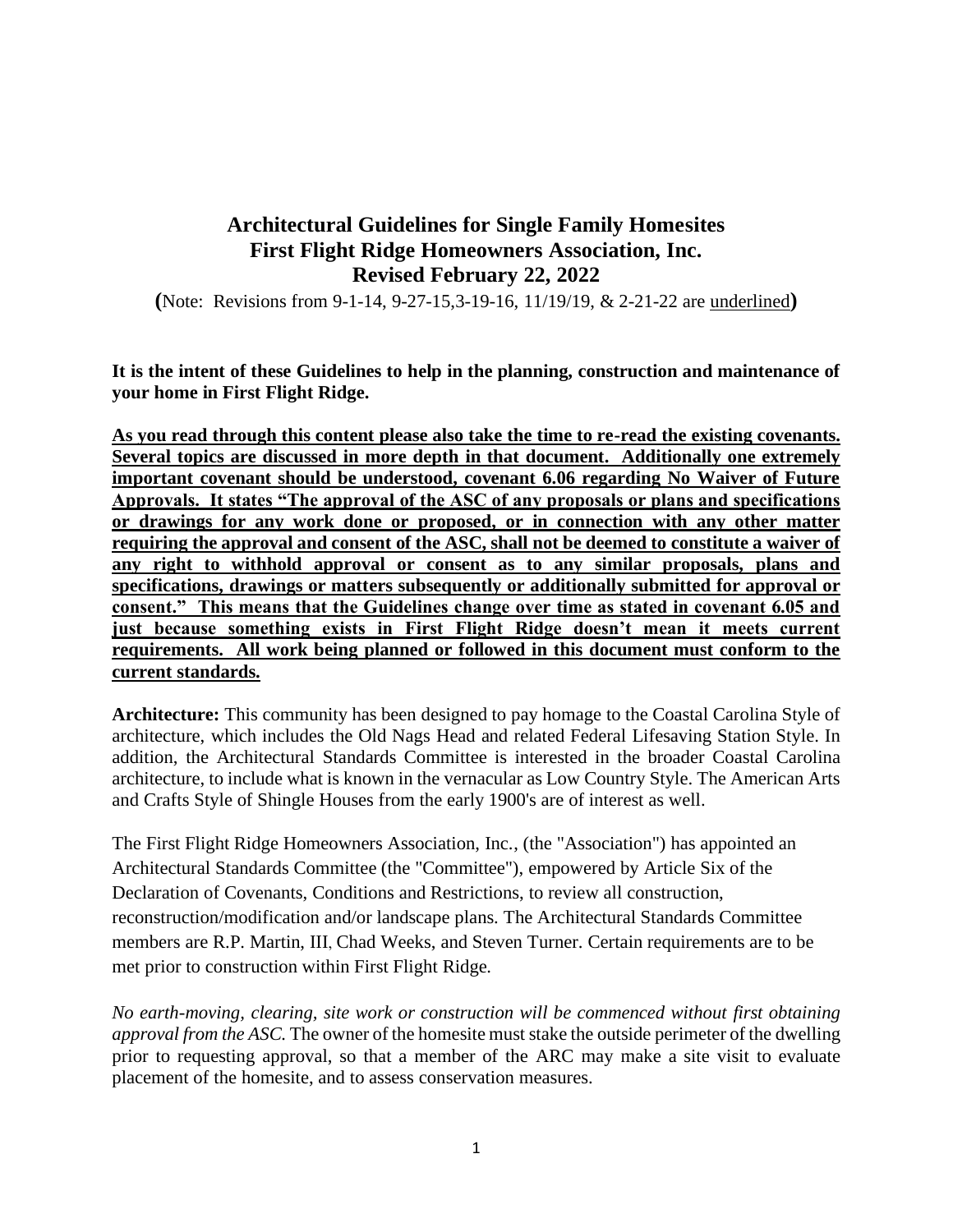The ASC may bar any proposed new construction or changes to existing homes on purely aesthetic grounds, where in its sole judgment, such action is required to maintain First Flight Ridge Homeowners Association's standard of architectural excellence in exterior materials and design.

To the greatest extent possible, we shall strive to preserve the natural characteristics of the land, and to honor the indigenous plant and animal life.

Architectural Style Discussion:

- Nags Head and Lifesaving Station: Typically feature wraparound porches with wide overhangs, ship's watch, tower room, multi-tiered roofs, often with dormers, and scrollwork at gable ends. Cedar shakes, often mixed with fish scales or triangular shakes for accent, as well as board-and-batten. Simple drop-down window shutters.
- Low Country: Usually incorporate a walk-out basement. where the kitchen and dining areas historically would have been housed. Full covered porches across the front and rear of the house at all but ground level.
- American Arts and Crafts Movement: Recessed porches and entry ways, roofs with wide overhangs and exposed structural elements, such as rafter tails and vertical pillars. Interior use of built-ins and exposed timber frames. A close cousin of the Shingle House movement in the Northeastern United States.

**Appearance:** Because of the winding character of First Flight Ridge roads and intersections, houses must be aesthetically pleasing to all views. Especially critical on corner homesites. Color palette based on multiple shades of earth tones and white. The ASC considers earth tones to be those that are more neutral, duller, and muted versus those from brighter or fluorescent color ranges. At any time, any change in color to the original approved color must be submitted for approval to the ASC.

**Exterior Wall covering:** Natural wood materials are encouraged. Preservative stains in clear or subtle earth-tone shades are required. Cedar shakes and Hardi-Plank are the preferred siding material. Vinyl or aluminum siding will not be allowed. LP Smartside is a preferred siding material in addition to cedar shakes and Hardi-Plank.

**Structural Features:** All exterior walls should be 2" x 6" construction. Exterior deck joists should be 2" x 8" minimum. No O.S.B. sheathing for exterior walls or roof sheathing. The minimum quality of exterior sheathing shall be CDX plywood.

**Exterior Trim:** Cedar trim to be supreme clear grade. All exposed finishes, including pressureor salt-treated wood, to be painted as part of the house schedule, except for stair treads and decking. Pilings at ground level to be covered with wood lattice of checkerboard pattern. Pilings that cannot be covered with lattice, to be finish grade, chamfered, trimmed with decorative wood, brick, or natural stone. Gable-end treatments important. Use of rake board and frieze board encouraged. LP Smartside trim is also acceptable.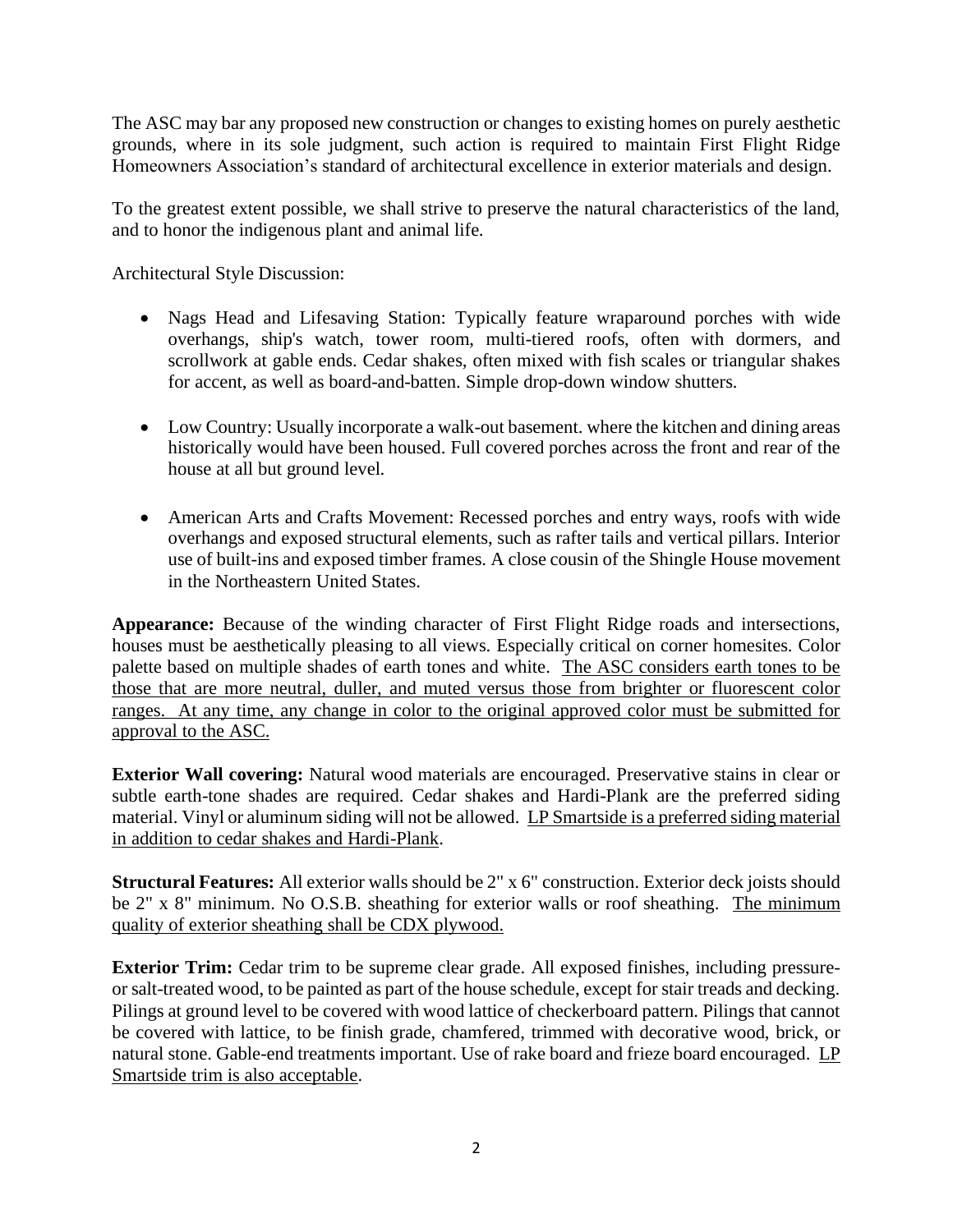**Windows:** Wood frame, vinyl-clad windows. White finish preferred while windows trimmed in black will also be considered. Baked-on finishes or extruded aluminum by Andersen, Pella, and Marvin will be considered. Windows and doors shall have a one-by-four-inch minimum surround casing. High quality all-vinyl windows will be considered by the Committee. Low quality allvinyl frames and "contractor grade" windows will not be approved.

**Entry:** Entry from driveway and garage or carport required. Under-roof main entry portico of proper scale. Exterior entry door to be wood or fiberglass of solid or six-panel design. Main entry door may not be metal or sliding glass. Sliding glass doors may be used on the front elevation; however, if located on the ground floor of the front elevation, they must be shielded from view from the street. Front main entrance must be a minimum of 44" above finished building grade.

**Roofing:** Gables and hips with minimum 6/12 slopes, except as incidental to primary design. Fascia boards to be constructed of wood and painted. Soffits are preferred to be built of wood or Hardi-Plank and LP Smartside is also acceptable. Fire retardant wood shakes or composition / fiberglass architectural shingle only *(composition* / *fiberglass shingle must have a 10 year, 110 mile per hour wind warranty, 40 year minimum),* slate or tile. Full metal roofs are not allowed but metal accent portions will be considered, however not above heated square footage. Roof colors complementary to house plan. Roof colors of red, green, yellow and gold not likely to be approved. No metal chimneys. Roof stacks, skylights, plumbing vents and solar panels to be placed on rear slopes and painted black or color of shingles. No truss roofs are allowed. LP Smartside is acceptable for soffits.

**Porches:** Open or screened, be sure that proportions balance with floor below. No cross-bracing on exposed decks. Joist bands painted. Pickets to be nailed to rails from behind. Railings are preferred in white or painted to match home while black will also be considered. Stainless steel cable railings will also be considered.

**Patios, Terraces, pool decks and other ground level decking:** Only in-ground pools are allowed in First Flight Ridge. Pools and hot tubs are not to be visible from the street at an observation point at the center of the home. Pool plans to show placement, details of fencing and landscaping. Planting areas to be provided inside the pool enclosure. Outdoor sound systems to be limited to avoid disturbances.

### **Storage Sheds**: Freestanding storage sheds are prohibited in First Flight Ridge.

## **Deck lifts**: No deck lifts are permitted where visible from the front view of home.

**Lighting:** Restrained and subtle. Ground-level lighting is to be confined to covered fixtures mounted not more than 24 inches above grade. Porch and deck lighting also covered and subdued. No floodlights or spotlights permitted. Use fixtures that will not discolor from weather. Parking: To meet Town of Kitty Hawk zoning requirements and location must be approved by the Architectural Standards Committee.

**Landscaping:** Stabilization of the soil is our highest priority. Use of "Outer Banks Blend" seed is recommended. Natural plant materials to be disturbed as little as possible and restored if disturbed.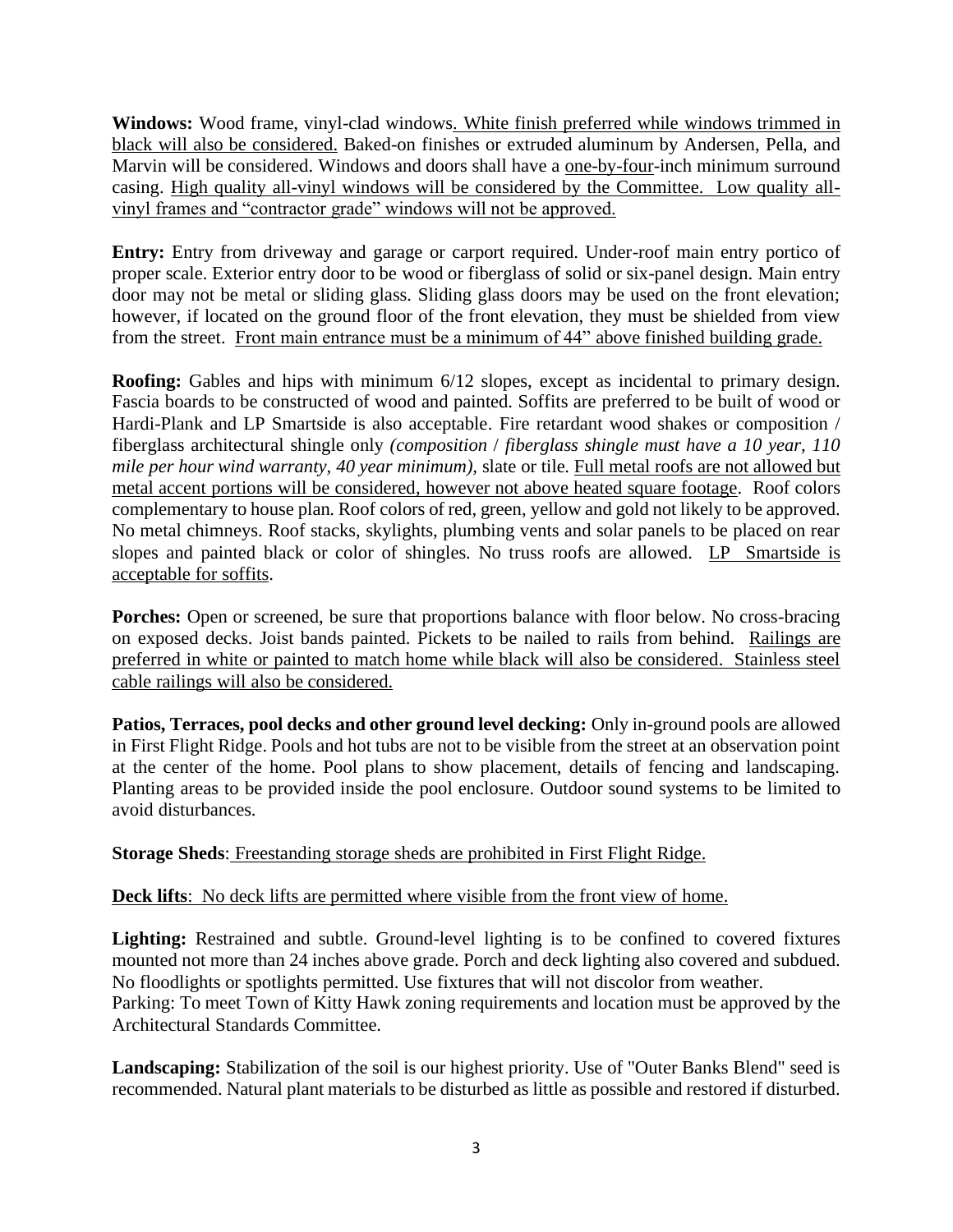A landscaping plan, using native plant materials and other proven salt-tolerant decorative species is required. Planted berms with irrigation systems required. Low-cost "drip" systems on timers will be considered. Landscaping plan must be submitted for approval prior to the start of clearing the homesite. Frontage requires sod and landscaping plan with functioning irrigation system. Waiver of sod requirement will be considered by the Committee if terrain/slope of front yard is not amenable to mowing. Landscaping plan for front yard is required if the sod requirement is waived.

**Septic System:** If occupancy of more than 12 is being applied for on any given lot, a low pressure septic system may be required to be used in order to limit the impact to the natural vegetation caused by excessive clearing of the lot.

### **As a part of the building process, Owners should be aware of the following requirements, among others, for which they alone are responsible:**

- 1. Preparation of application and plans in compliance with First Flight Ridge Architectural Review Committee Guidelines and the Declaration of Covenants, Conditions and Restrictions for First Flight Ridge Homeowners Association.
- 2. Compliance with all laws, codes, and local ordinances.
- 3. Determination of environmental restrictions, drainage, grading and surface disturbance requirements and all surface and subsurface soil conditions.
- 4. Determination of the structural, mechanical and electrical integrity of the house, along with all other technical aspects of the proposed design that can only be determined by competent architects, engineers, contractors, and other similar professionals.
- 5. Determination of accuracy of all stakeouts and surveys.

**Other considerations:** Applicants should select building sites and home plans so as not to construct repetitious designs within close proximity. Similar designs or design duplications are discouraged and are subject to disapproval without sufficient variations in exterior colors, materials, finish, trim and detailing.

### 5. SPECIFICATIONS

a. Maximum building height per Dare County/Town of Kitty Hawk zoning ordinance, but subject to further limitations by the Committee.

b. Building locations - Declarant may adjust site location on the dwelling to protect natural aspects of the site. However, minimum setbacks are to be based on Dare County/Town Kitty Hawk zoning ordinance. Note: Setbacks shown on any recorded plat shall control. Additionally the front of the homes on First Flight Run from the bypass to the Sound must be equal distance from the road to preserve the views as intended by the original developer.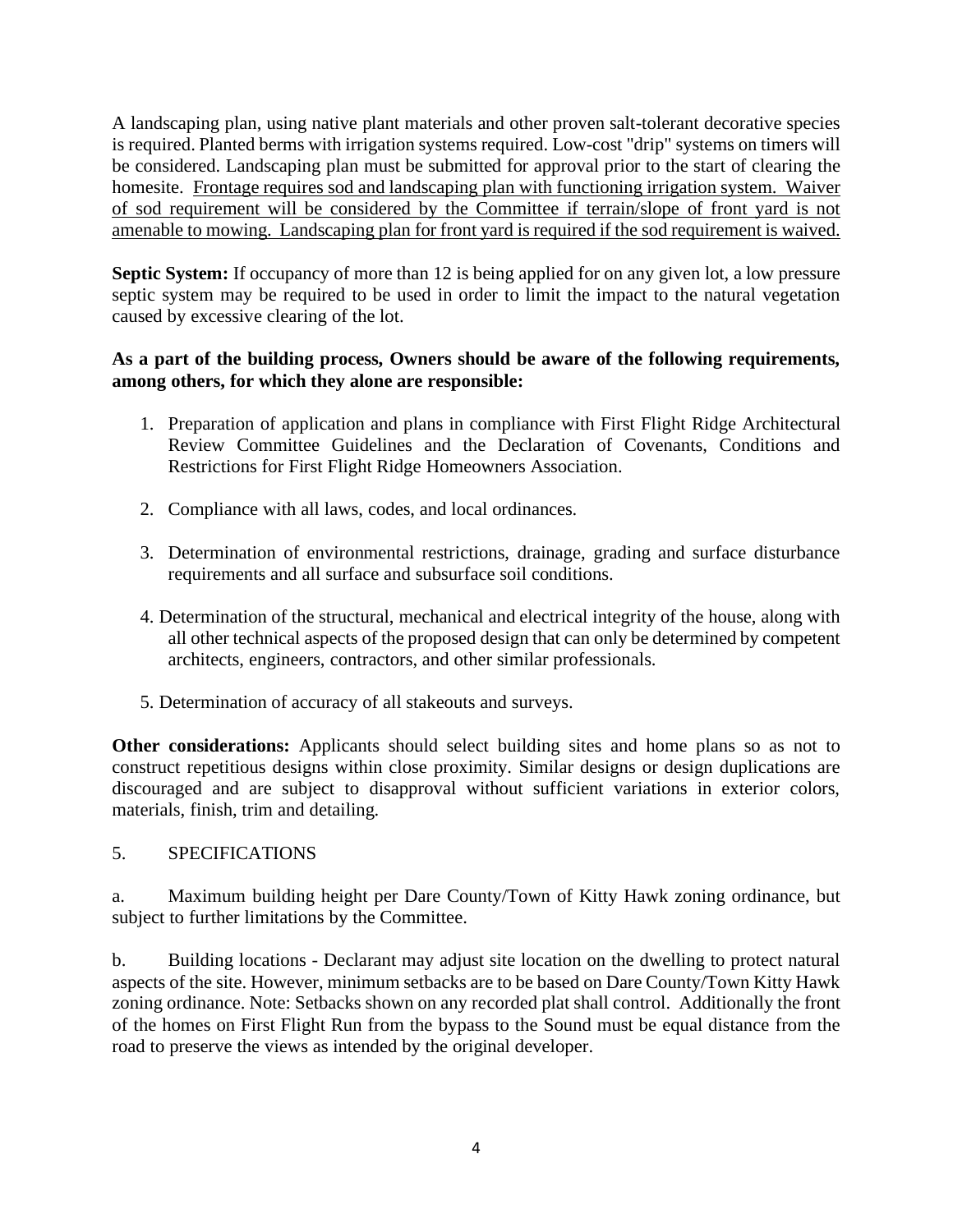c. Minimum Size- Each dwelling shall contain minimum area of 2,100 square feet of heated and air-conditioned living area.

d. Vegetation - Trees measuring three inches or more in diameter at a point two feet above ground level, and any flowering trees or shrubs above five feet in height may not be removed from any Homesite without written approval from the Architectural Review Committee, unless located within the dwelling footprint, within 10 feet of a dwelling, or in the path of a driveway or walkway.

e. Certificate of Completion: Prior to occupancy of any dwelling unit, the owner must first notify the ASC, by way of filing the requisite "Certificate of Compliance" with the ASC, in order that an inspection may be made by a representative of the ASC to see that all aspects of the plans have been completed. On inspection and finding that all aspects of the plans have been completed, the ASC will issue to the owner a "Certificate of Completion" and the Owner may then occupy the dwelling, subject to Town of Kitty Hawk approval.

All work will be done during the hours of 7 a.m. to 7 p.m. The use of drugs or alcohol or playing of loud music is strictly prohibited on any construction site. Dogs are not permitted on construction site by any builder or contractor working for the builder. The owner is responsible to see that the contractor cleans up the site of day-to-day litter each day and to see that particular care is taken to prevent any unnecessary damage to existing vegetation. The Declaration of Covenants, Conditions and Restrictions require job site debris to be removed from the homesite at least weekly. Silt fencing is required on both sides of any property as well as the back (3 sides) during all phases of construction.

The ASC is tasked with using their judgement in important areas to protect First Flight Ridge. This is to maintain a consistent flow and harmony of First Flight Ridge with respect to surrounding homes. Home placement on the lot and many areas come into consideration. Any proposed changes from what the ASC previously approved needs to be submitted immediately in writing. Those changes are not to be considered approved until the ASC has done so in writing.

Until further notice, plans and other materials for ASC review shall be delivered to the office of Mr. Sterling Parker c/o Golden Strand 1541 N. Virginia Dare Trail Kill Devil Hills NC 27948. A non-refundable application fee of five hundred dollars (\$500.00) shall accompany the application, along with a two thousand dollar (\$2,000.00) refundable Infrastructure Protection Fee. To arrange a pre-application or application meeting, phone Mr. Sterling Parker at (252) 475-0208 or you may reach him by e-mail him at GSCONDOS@aol.com.

In order to make a submission of house plans for ASC approval, the ASC requires that the following be submitted or completed:

1. Building application and Client/Builder Registration form showing landowner's and contractor's complete name and address, including phone number and e-mail address, and any other information as required, including, but not limited to, the names and telephone numbers of two (2) owners of comparable properties previously constructed by such contractor, and a minimum of two (2) financial references for the contractor.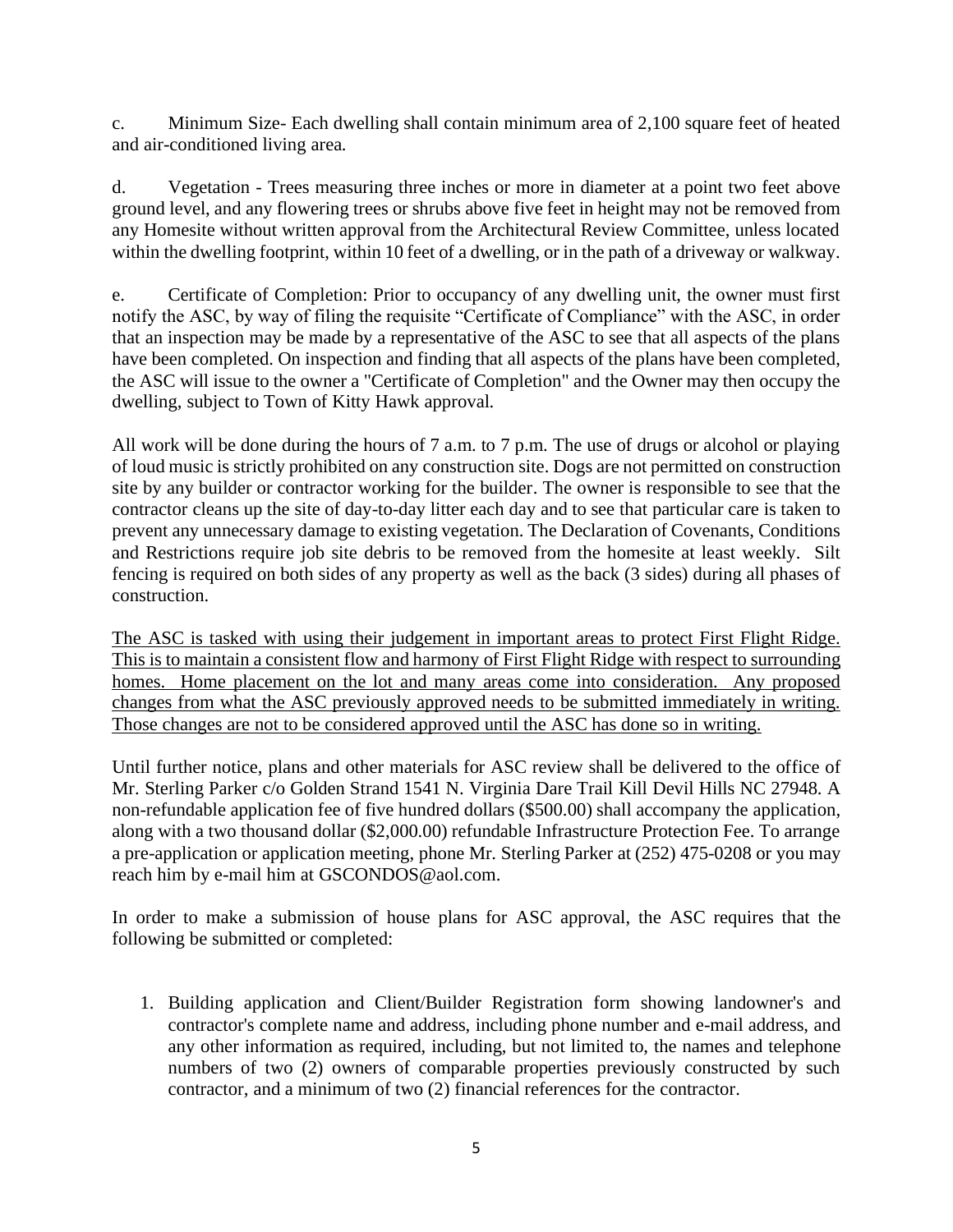- 2. Three sets of the plans, of architectural quality, sealed by a North Carolina licensed architect or structural engineer to include the following sheets at a minimum:
	- *1/4"* scale foundation plan & section, with full framing detail
	- *1/4"* scale floor plans of all interior & exterior areas
	- *1/4"* scale east, west, north and south elevation drawings
	- enlarged details of any exterior items not clearly presentable at plan scale
	- Legal survey as expressed below
	- Landscape plan as expressed below
	- Completed document checklist form
	- Important information for owners and builders form
	- Owners and builders submission form
	- All exterior paint color samples to be used on property as expressed below.
	- Roofing samples to include details of manufacturer, color, and series as expressed below.
- 3. Legal survey of homesite and a site plan showing the building setbacks. Driveway with turnaround area, septic and lot coverage calculations and any other key features.
- 4. Landscape plan showing all aspects of planned site work, stabilization, restabilization, patios, terraces, lighting, decorative plantings, irrigation systems and any other proposed improvements.
- 5. Specifications on building plans, to include building dimensions and square footage, detailed specifications of all materials used in construction and finishing and colors of stain to be used on exterior surfaces, foundations, windows, doors and trim. Samples of paint and roofing material must be included. Cottage signs will be permitted in size and character appropriate to the house, and must be of sandblasted wood construction, professionally rendered. Mail boxes should be in character to the neighborhood and be submitted for approval.
- 6. Specifications for fences, driveway surface treatments, bulkheads, screening structures for heating and air conditioning units (which is mandatory in the covenants), gas or propane storage tanks, Dare County-approved trash receptacles and details of any other exterior improvement or appendage. Trash receptacles must be accessible from outside the house, for potential private pickup. Fence height shall not exceed 60", and should be constructed with materials and finishes that are complementary to the siding on the house. Fencing color should be white or match house color while black will also be considered. Semiporous driveways are not allowed, must be solid.
- 7. Note that mirror image, reversed, or marked-up plans with penciled-in changes will not be accepted.
- 8. Prior to delivery of plans, a registered surveyor must stake the corners of the proposed residence on the lot.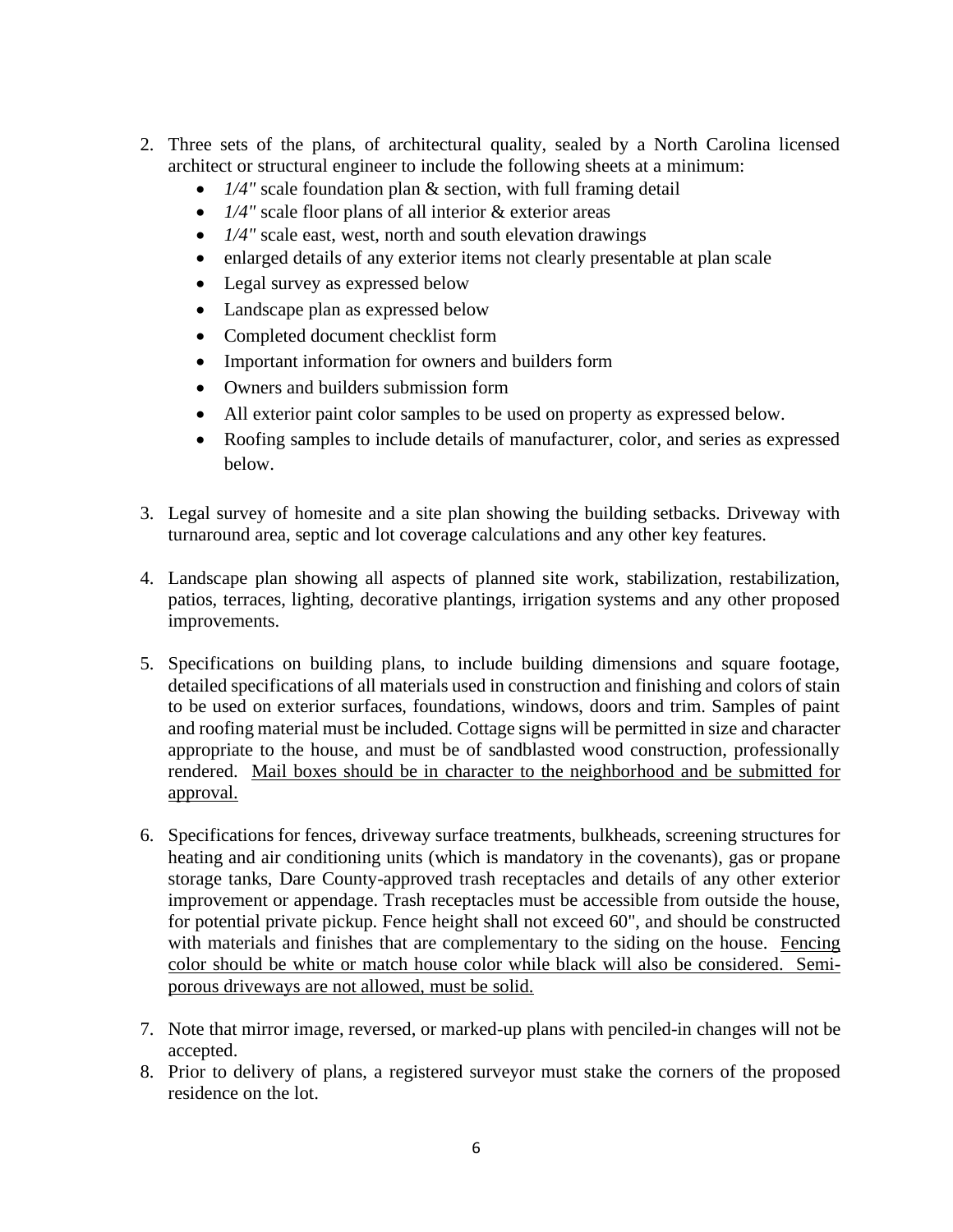- 9. A non-refundable \$500.00 application fee to accompany submission package.
- 10. A refundable \$2,000.00 Infrastructure Protection Fee to accompany submission package, for the purpose of repairing any damage to common properties such as curbs, sidewalks, light poles, fire hydrants, fences, etc. as well as adjacent property damage created by construction. Damage consisting of but not limited to physical, landscaping, pool issues, etc. After receiving an Occupancy Permit, Owner*/*Agent is to send a request for site inspection. If approved, payment will be returned within 30 days.

**After the plans are approved:** Two sets will be returned, marked approved by the ASC, allowing the applicant to apply for necessary construction permits. The Committee will hold one set of approved plans in its permanent files. If the plans are not approved, all sets will be returned to the applicant with a letter indicating the reason or reasons for non-approval. If approval with conditions is granted, and construction then begins, the conditions shall be deemed accepted by the owner and the conditions imposed shall become fully a part of the approved plans. The Committee will render decision regarding approval of plans within 2 weeks of submission. Status of applications will be updated on the First Flight Ridge website under "ASC Approval" section.

**For convenience, some key points of the Declaration of Covenants, Conditions and Restrictions:** Pertinent dwelling design and construction procedures are considered below. (This summary is not intended to supersede or substitute for the recorded Declaration.) A complete copy of the Declaration and the Bylaws may be obtained from Mr. Sterling Parker PO Box 144 Kill Devil Hills NC 27948 or [GSCONDOS@aol.com.](mailto:GSCONDOS@aol.com) It can also be downloaded from WWW.FFRHOA.com.

- 1. **ASSOCIATION:** First Flight Ridge Homeowners Association, Inc., a North Carolina nonprofit corporation.
- 2. **PURPOSE:** It is the purpose of the Declaration to provide for the careful and tasteful development of, and to ensure the highest standards for, the First Flight Ridge community, as well as to provide for the maintenance of the common facilities, roads, etc.
- 3. **RESIDENTIAL USE:** Homesites may be used only for single-family residential purposes. No unit of ownership or ownership interest may be subdivided to permit "Time Sharing," and no lot may be re-subdivided unless the two parts are to be recombined with the adjacent lots.
- 4. **ARCHITECTURAL CONTROL:** The Architectural Standards Committee shall approve any and all plans for dwellings, fences, walls, driveways, landscaping or other improvements and exterior additions or alterations to existing dwellings, including clearing and site work on the property before any work whatsoever is commenced on any homesite.